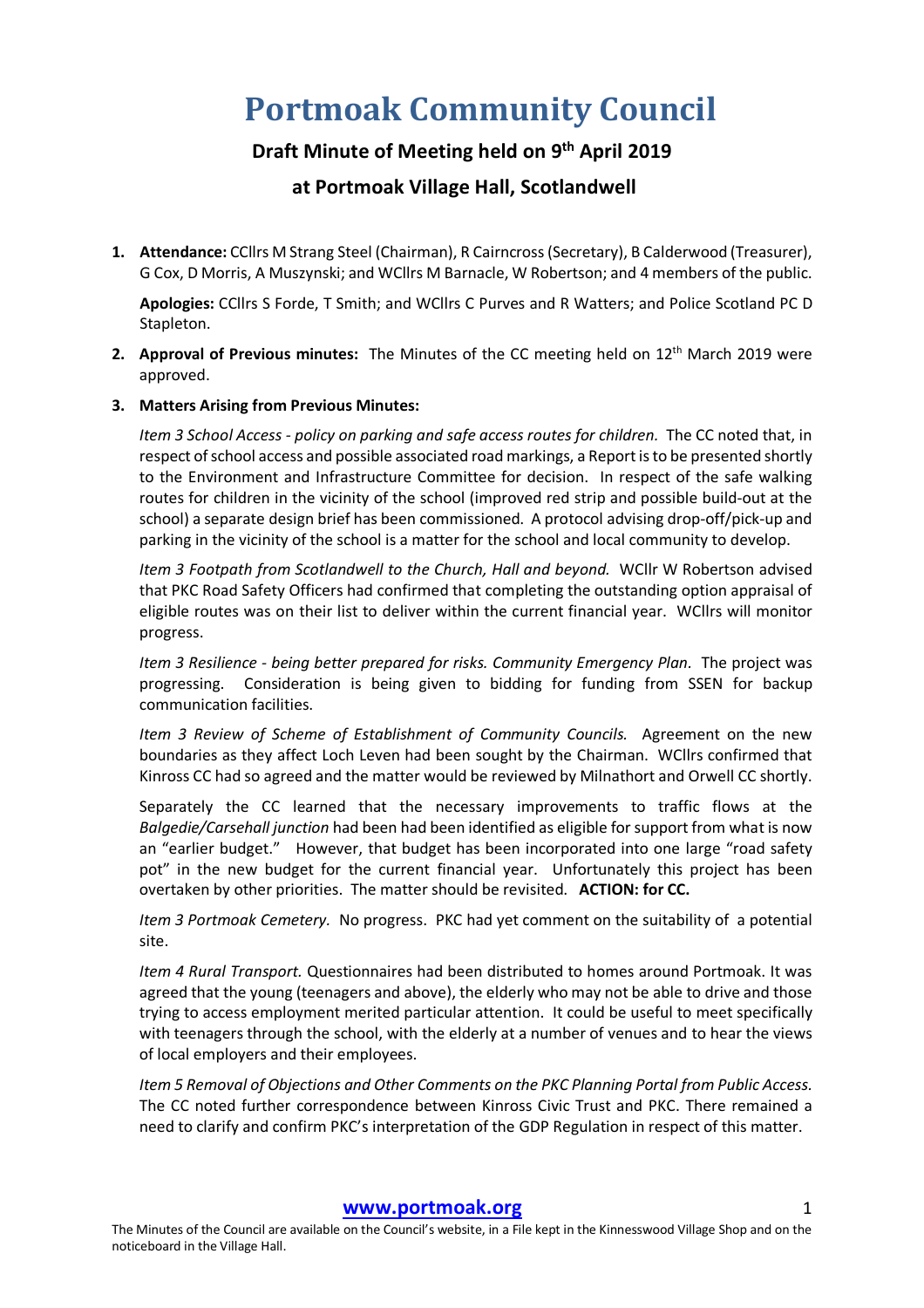*Item 8 New arrangements for the provision of school meals.* The CC noted that there had been a lively debate at the School Parent Council on the matter. The policy appeared to be in conflict with the values accorded to healthy eating.

*Minute of 12th February Planning Performance Framework Feedback*. The CC noted the response from Scottish Ministers to its recent letter. This had been disappointing. It reported that the Planning Bill currently before Parliament had initially included provisions to put performance reporting on a statutory basis and various other measures designed to improve performance but that Scottish Ministers had been disappointed by the removal of these provisions by Parliament's Local Government and Communities Committee. The letter did not directly address the issues raised by the CC. The CC would seek assurances that they would be taken into consideration. **ACTION: for CC.**

### **4. Reports:**

- 1. **Police**: 1) The CC noted the local report from PC D Stapleton. There had been a daytime housebreaking and theft in Kinnesswood. He also reported that there had been a recent spate of break-ins to residential properties and garages in the Kinross-shire area over the past  $2 - 3$ weeks. In addition there had been a daylight theft of scrap metal from the Gliding Club. This was of particular concern as the thieves had placed lives at risk by crossing live take-off and landing areas. 2) The CC also noted the Area Commander Bulletins of 13th, 20th and 27th March and of 3rd April.
- 2. **Treasurer:** The balance at the month ending 31<sup>st</sup> 2019 was £0.00 in the General Account; and £1,1441.41 in the Michael Bruce Way Account giving a total of £1,1441.41. The "Holding Account" No. 3 held £0.00. The Treasurer reported that, with support from PKC, an historic legal liability had been resolved. The CC would retain a full administrative grant for the forthcoming financial year.
- 3. **Planning:** to include:
	- *1. New applications*: There were no new applications.
	- *2. Progress with Developments:*
		- *a) 18/00667/FLL. Former Lomond Inn, Kinnesswood.* While there is already planning consent for the construction of 5 dwellinghouses, a new planning application to modify that consent had recently been submitted. Instead of building on the shell of the old inn at Plot 1, the new application would instead seek its demolition and its replacement with a new build. The application also included provisions to modify the plans for the dwellinghouse at Plot 5 (site of the former annex). Once PKC is satisfied with the application and it has been validated, it will be presented for consultation and comment. The CC was aware of the recent removal of slates, apparently to store them for reuse. It acknowledged that that could result in damage to the property.

In discussion there was concern at uncertainty and delay. It was agreed that a public meeting should be held to ascertain how the public would like to see the site developed and whether there is interest in attempting a community buy-out.

- **b)** *FIFE 16/0366/EIA Planning permission in Principle; FIFE 17/03377/FUL Westfield, Erection of gas peaking plant; and FIFE 18/02342/ARC Energy from Waste plant.* The Chairman reported that he had been approached by Hargreaves Land to chair an initial meeting on the 1<sup>st</sup> May in Balingry. This would aim to establish a Community Liaison Group. The membership of the Group had yet to be settled.
- c) **Reporter seeks comment on LDP2.** The CC had been informed that the Government's Reporter had sought further information from PKC in respect of a comment made by the CC in respect of the new policy 25 "Housing Mix." That was *"The Community Council welcomes this new policy. It recommends more flexibility. For example the*

#### **www.portmoak.org** 2